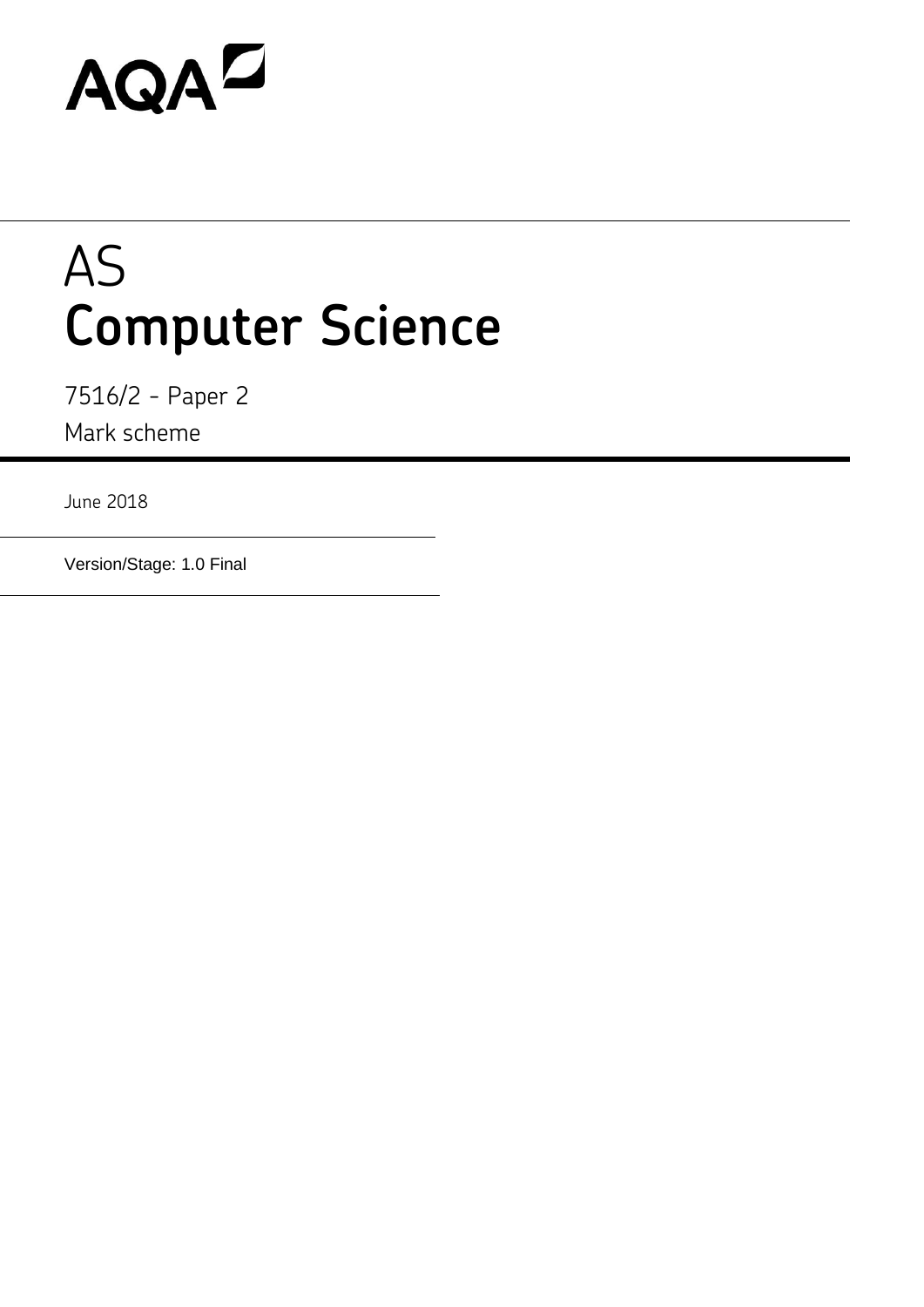Mark schemes are prepared by the Lead Assessment Writer and considered, together with the relevant questions, by a panel of subject teachers. This mark scheme includes any amendments made at the standardisation events which all associates participate in and is the scheme which was used by them in this examination. The standardisation process ensures that the mark scheme covers the students' responses to questions and that every associate understands and applies it in the same correct way. As preparation for standardisation each associate analyses a number of students' scripts. Alternative answers not already covered by the mark scheme are discussed and legislated for. If, after the standardisation process, associates encounter unusual answers which have not been raised they are required to refer these to the Lead Assessment Writer.

It must be stressed that a mark scheme is a working document, in many cases further developed and expanded on the basis of students' reactions to a particular paper. Assumptions about future mark schemes on the basis of one year's document should be avoided; whilst the guiding principles of assessment remain constant, details will change, depending on the content of a particular examination paper.

Further copies of this mark scheme are available from aqa.org.uk

Copyright © 2018 AQA and its licensors. All rights reserved.

AQA retains the copyright on all its publications. However, registered schools/colleges for AQA are permitted to copy material from this booklet for their own internal use, with the following important exception: AQA cannot give permission to schools/colleges to photocopy any material that is acknowledged to a third party even for internal use within the centre.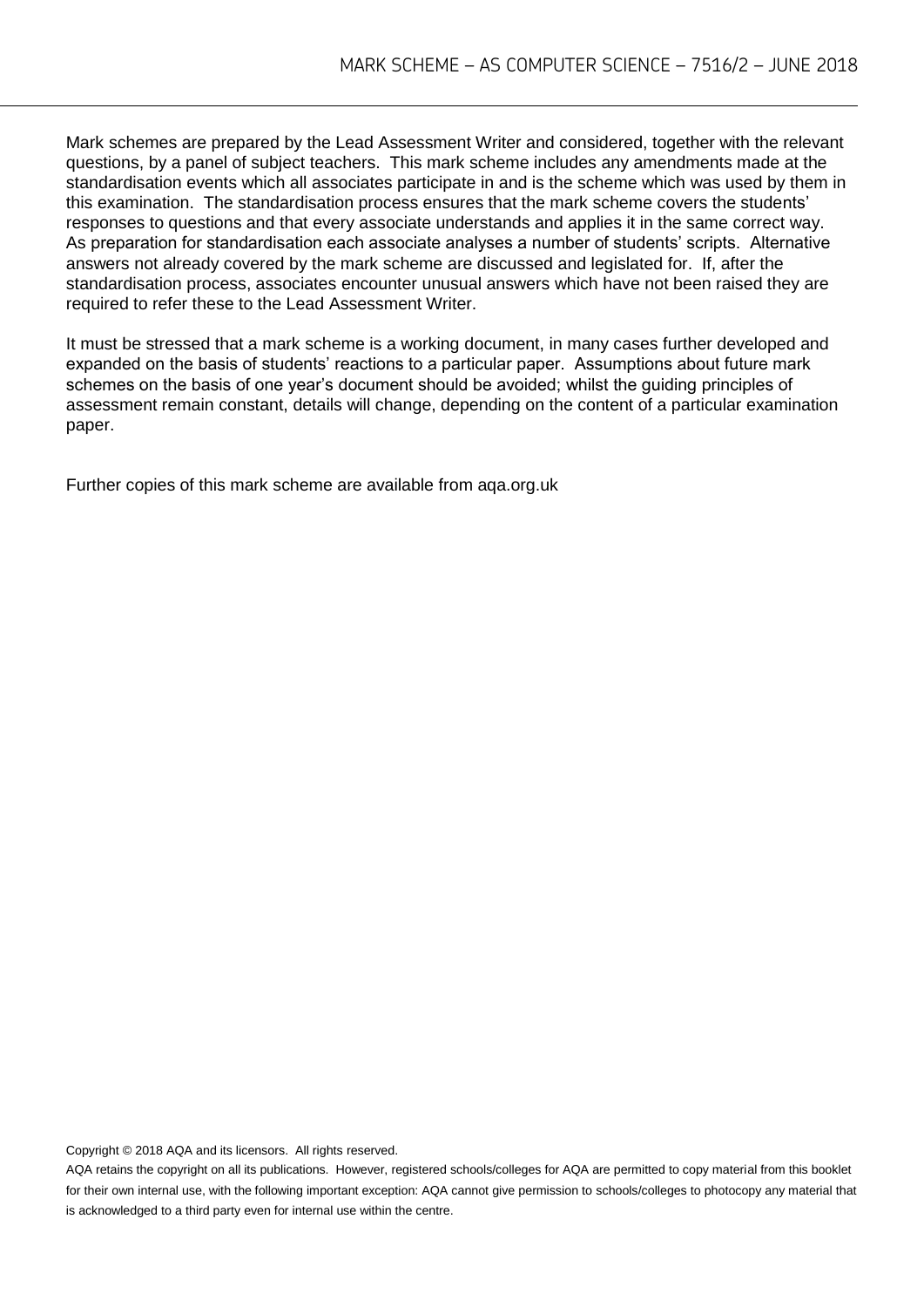## Level of response marking instructions

Level of response mark schemes are broken down into levels, each of which has a descriptor. The descriptor for the level shows the average performance for the level. There are marks in each level.

Before you apply the mark scheme to a student's answer read through the answer and annotate it (as instructed) to show the qualities that are being looked for. You can then apply the mark scheme.

#### Step 1 Determine a level

Start at the lowest level of the mark scheme and use it as a ladder to see whether the answer meets the descriptor for that level. The descriptor for the level indicates the different qualities that might be seen in the student's answer for that level. If it meets the lowest level then go to the next one and decide if it meets this level, and so on, until you have a match between the level descriptor and the answer. With practice and familiarity you will find that for better answers you will be able to quickly skip through the lower levels of the mark scheme.

When assigning a level you should look at the overall quality of the answer and not look to pick holes in small and specific parts of the answer where the student has not performed quite as well as the rest. If the answer covers different aspects of different levels of the mark scheme you should use a best fit approach for defining the level and then use the variability of the response to help decide the mark within the level, ie if the response is predominantly level 3 with a small amount of level 4 material it would be placed in level 3 but be awarded a mark near the top of the level because of the level 4 content.

#### Step 2 Determine a mark

Once you have assigned a level you need to decide on the mark. The descriptors on how to allocate marks can help with this. The exemplar materials used during standardisation will help. There will be an answer in the standardising materials which will correspond with each level of the mark scheme. This answer will have been awarded a mark by the Lead Examiner. You can compare the student's answer with the example to determine if it is the same standard, better or worse than the example. You can then use this to allocate a mark for the answer based on the Lead Examiner's mark on the example.

You may well need to read back through the answer as you apply the mark scheme to clarify points and assure yourself that the level and the mark are appropriate.

Indicative content in the mark scheme is provided as a guide for examiners. It is not intended to be exhaustive and you must credit other valid points. Students do not have to cover all of the points mentioned in the Indicative content to reach the highest level of the mark scheme.

An answer which contains nothing of relevance to the question must be awarded no marks.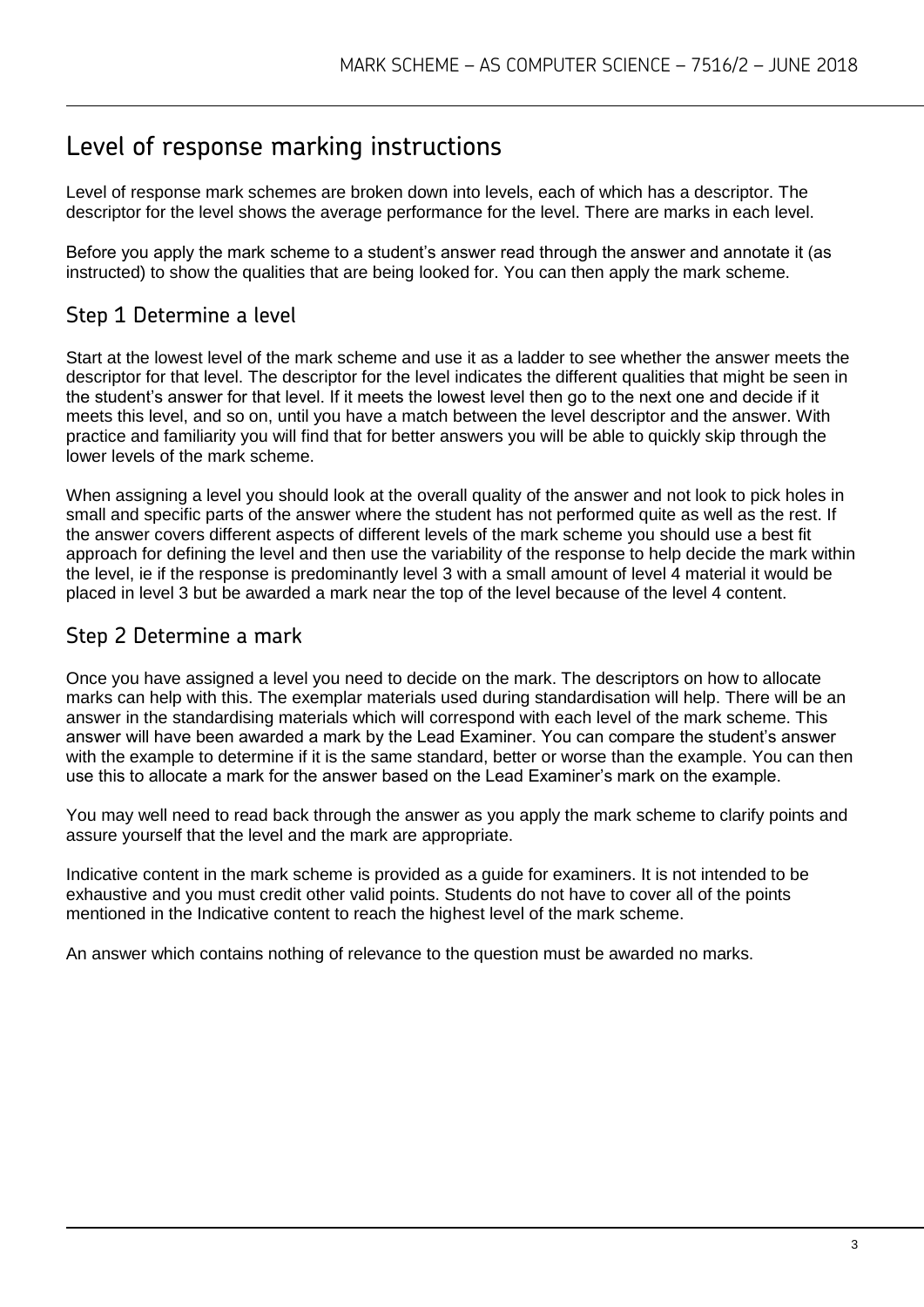### **AS Computer Science**

**Paper 2 (7516/2)**

#### **June 2016**

To Examiners:

#### **When to award '0' (zero) or '–' (hyphen) when inputting marks on CMI+**

A mark of 0 should be awarded where a candidate has attempted a question but failed to write anything creditworthy.

Insert a hyphen when a candidate has not attempted a question, so that eventually the Principal Examiner will be able to distinguish between the two (not attempted / nothing creditworthy) in any statistics.

 This mark scheme contains the correct responses which we believe that candidates are most likely to give. Other valid responses are possible to some questions and should be credited. Examiners should refer responses that are not covered by the mark scheme, but which they deem creditworthy, to a **Team Leader**.

The following annotation is used in the mark scheme:

- **;** means a single mark
- **//** means an alternative response
- **/**  means an alternative word or sub-phrase
- **A** means acceptable creditworthy answer
- **R** means reject answer as not creditworthy
- **NE** means not enough
- **I** means ignore
- **DPT** means "Don't penalise twice". In some questions a specific error made by a candidate, if repeated, could result in the loss of more than one mark. The **DPT** label indicates that this mistake should only result in a candidate losing one mark, on the first occasion that the error is made. Provided that the answer remains understandable, subsequent marks should be awarded as if the error was not being repeated.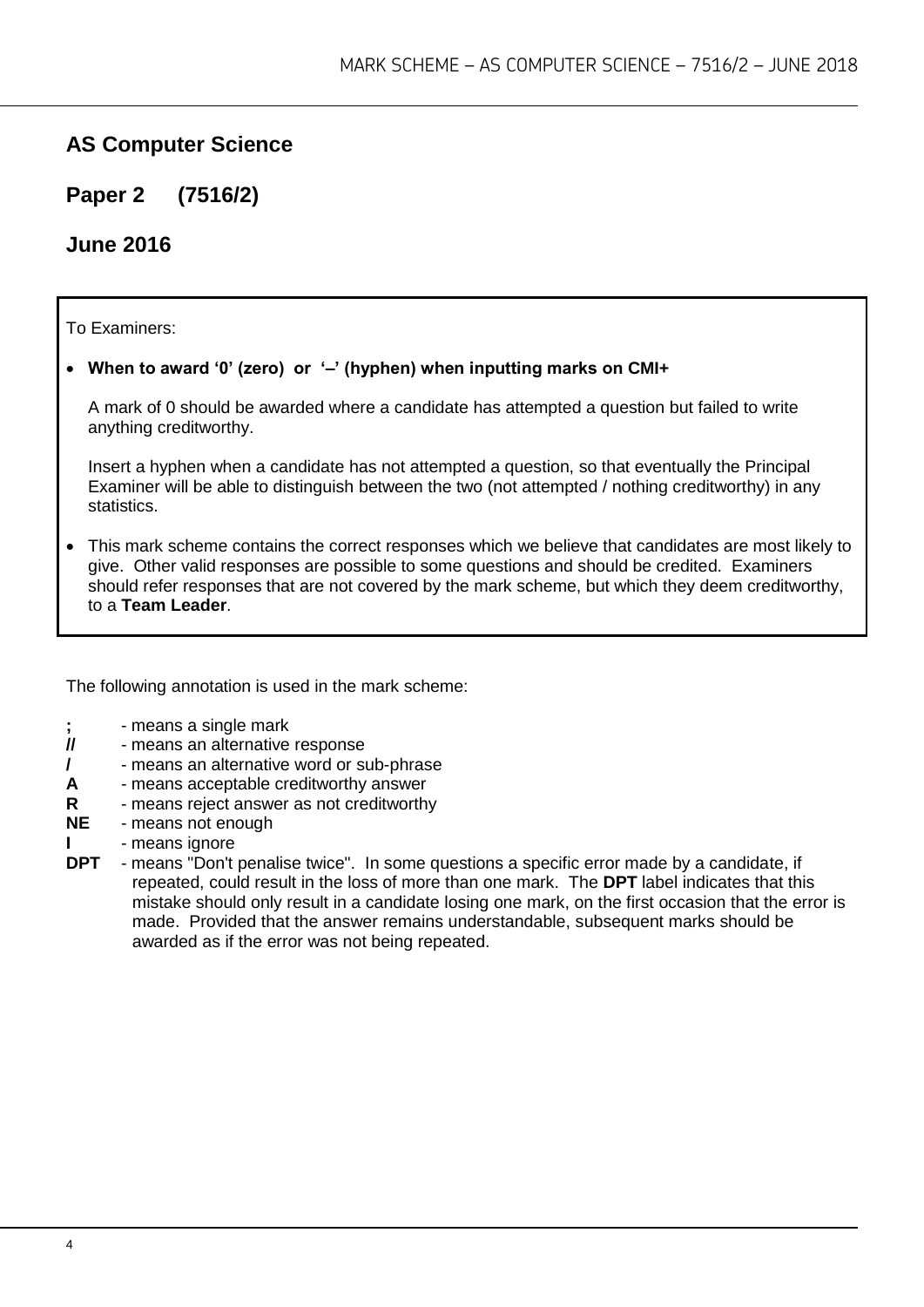Examiners are required to assign each of the candidate's responses to the most appropriate level according to **its overall quality**, and then allocate a single mark within the level. When deciding upon a mark in a level examiners should bear in mind the relative weightings of the assessment objectives.

eg

In the following questions the marks available are as follows:

**Question 7.1 (max 9 marks)**  $AO2$  (analyse) – 9 marks

**Question 7.2 (max 6 marks)** AO1 (understanding) – 6 marks

#### **Question 8.3 (max 6 marks)**

AO1 (understanding) – 4 marks<br>AO2 (apply) – 2 marks AO2 (apply)  $-$ 

Where a candidate's answer only reflects one element of the AO, the maximum mark they can receive will be restricted accordingly.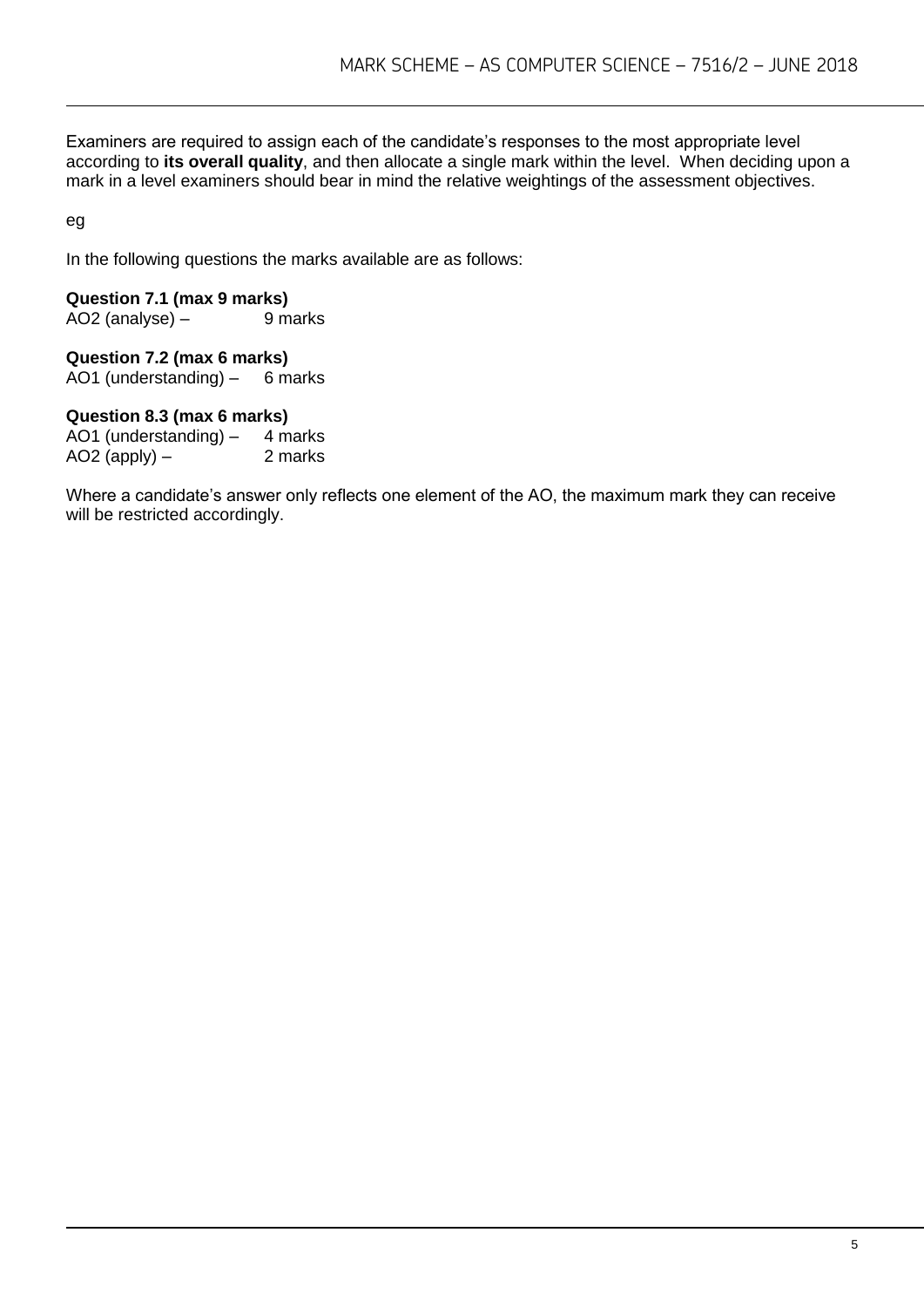| Qu |              | <b>Marks</b>                                                                                                                                                                                                                                                                                     |                 |                |  |  |  |  |
|----|--------------|--------------------------------------------------------------------------------------------------------------------------------------------------------------------------------------------------------------------------------------------------------------------------------------------------|-----------------|----------------|--|--|--|--|
| 01 | 1            | Marks are for AO1 (knowledge)                                                                                                                                                                                                                                                                    |                 | 1              |  |  |  |  |
|    |              | А;                                                                                                                                                                                                                                                                                               |                 |                |  |  |  |  |
|    |              |                                                                                                                                                                                                                                                                                                  |                 |                |  |  |  |  |
|    |              | R. More than one lozenge shaded                                                                                                                                                                                                                                                                  |                 |                |  |  |  |  |
| 01 | $\mathbf{2}$ | Marks are for AO1 (knowledge)                                                                                                                                                                                                                                                                    |                 |                |  |  |  |  |
|    |              | C;                                                                                                                                                                                                                                                                                               |                 |                |  |  |  |  |
|    |              |                                                                                                                                                                                                                                                                                                  |                 |                |  |  |  |  |
|    |              | R. More than one lozenge shaded                                                                                                                                                                                                                                                                  |                 |                |  |  |  |  |
| 02 | 1            | Marks are for AO1 (understanding)                                                                                                                                                                                                                                                                |                 | $\mathbf{2}$   |  |  |  |  |
|    |              | Quantity                                                                                                                                                                                                                                                                                         | <b>Position</b> |                |  |  |  |  |
|    |              | 3 kilobytes                                                                                                                                                                                                                                                                                      | 3               |                |  |  |  |  |
|    |              | 2 mebibytes                                                                                                                                                                                                                                                                                      | 5               |                |  |  |  |  |
|    |              | 2 bytes                                                                                                                                                                                                                                                                                          | 1               |                |  |  |  |  |
|    |              | 2 megabytes                                                                                                                                                                                                                                                                                      | 4               |                |  |  |  |  |
|    |              | 20 bits                                                                                                                                                                                                                                                                                          | $\overline{2}$  |                |  |  |  |  |
|    |              | <b>Mark as follows:</b><br>1 mark for bits, bytes and kilobytes in correct positions<br>1 mark for mebibytes and megabytes in correct positions                                                                                                                                                  |                 |                |  |  |  |  |
| 02 | $\mathbf{2}$ | Marks are for AO2 (apply)                                                                                                                                                                                                                                                                        |                 | $\overline{2}$ |  |  |  |  |
|    |              | 1 mark for correct conversions between representations, allowing follow through for<br>final answer.<br>$27_{16} = 00100111_2$<br>$C9_{16} = 1100 1001_2$<br>Final answer: $F0_{16}$<br>1 mark for binary addition 11110000 <sub>2</sub> allowing follow through if conversion was<br>incorrect. |                 |                |  |  |  |  |
| 02 | $\mathbf{3}$ | Mark is for AO2 (apply)                                                                                                                                                                                                                                                                          |                 | 1              |  |  |  |  |
|    |              | $-2048;$                                                                                                                                                                                                                                                                                         |                 |                |  |  |  |  |
|    |              |                                                                                                                                                                                                                                                                                                  |                 |                |  |  |  |  |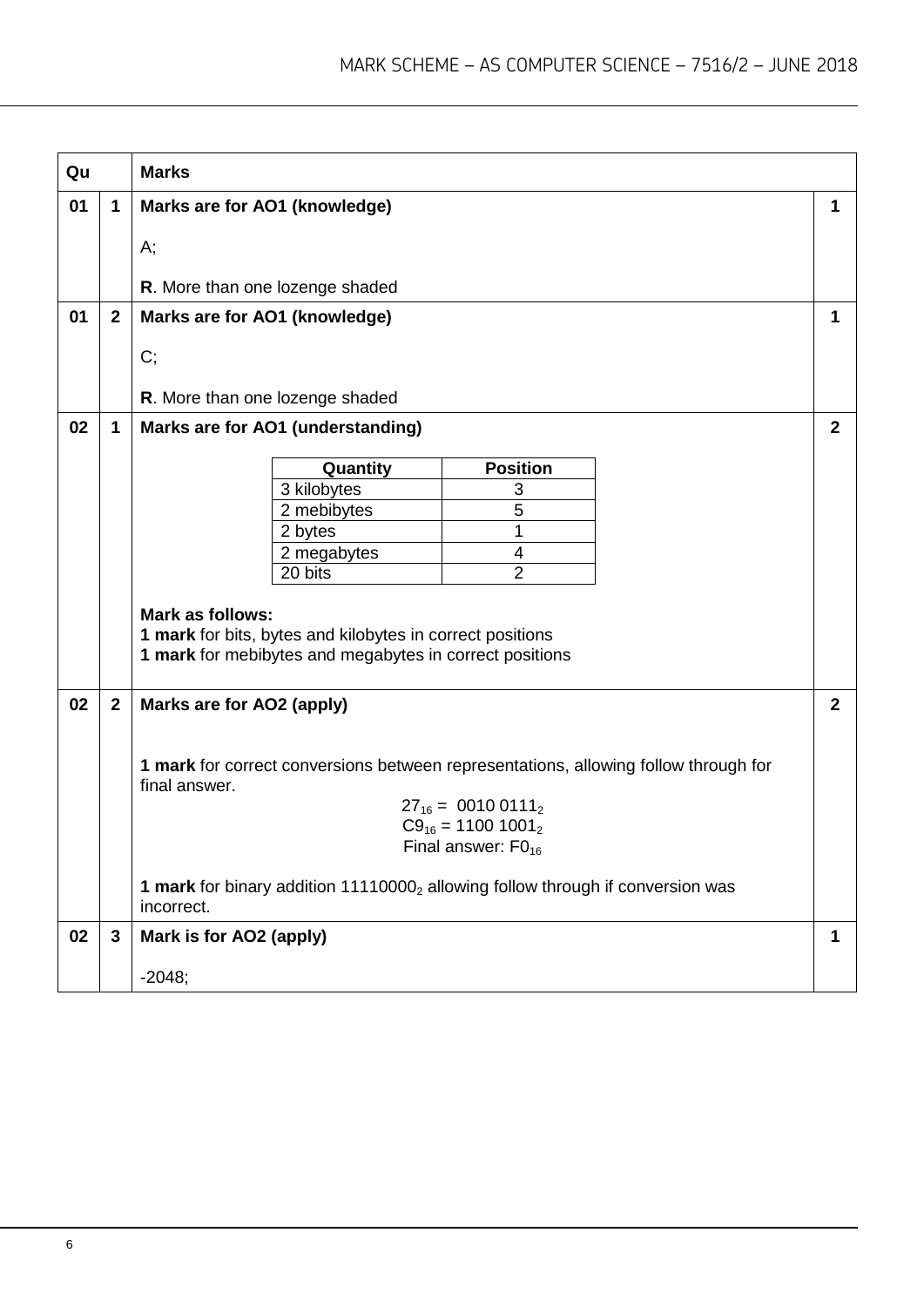| 03 | 1            | Marks are for AO1 (understanding)                                                                                                                                                                                                                                                                                                                                                                                                                                                                                                                                                                                               | $\overline{2}$ |
|----|--------------|---------------------------------------------------------------------------------------------------------------------------------------------------------------------------------------------------------------------------------------------------------------------------------------------------------------------------------------------------------------------------------------------------------------------------------------------------------------------------------------------------------------------------------------------------------------------------------------------------------------------------------|----------------|
|    |              | 1 mark for identifying that analogue is continuous data<br>1 mark for identifying that digital has discrete values / stored as binary values A.<br>consists of 1s and 0s.                                                                                                                                                                                                                                                                                                                                                                                                                                                       |                |
| 03 | $\mathbf{2}$ | Marks are for AO1 (understanding)                                                                                                                                                                                                                                                                                                                                                                                                                                                                                                                                                                                               | $\overline{2}$ |
|    |              | More compact representation;<br>Easy to modify / edit notes // easy to change values eg octave for entire score;<br>Easy to change instruments;<br>Simple method to compose algorithmically;<br>Musical score can be generated directly from a MIDI file;<br>No data lost about musical notes // no data lost through sampling; A. "better quality" but<br>only if it there is some explanation of this eg "no error introduced during sampling", "no<br>background noise recorded"<br>The MIDI file can be directly output to control a device;<br>MIDI records the musician's inputs rather than the sound produced;<br>Max 2 |                |
| 04 | 1            | Mark is for AO1 (knowledge)                                                                                                                                                                                                                                                                                                                                                                                                                                                                                                                                                                                                     | $\mathbf{1}$   |
|    |              | (Using an algorithm) to convert a message into a form that is not understandable<br>(without the key to decrypt it);<br>(Using an algorithm) to convert a message into a form that is only understandable by<br>the intended parties // can only be read with the correct key;<br>(Using an algorithm) to convert a message into cipher text;<br>N.E. Scrambling unless further explanation is provided<br>N.E. Coding<br>A. "Unreadable" for "understandable"<br>A. "Data" for "a message"<br>R. Responses that do not make clear that encryption is a process<br>Max 1                                                        |                |
| 04 | $\mathbf{2}$ | Marks are for AO1 (understanding)                                                                                                                                                                                                                                                                                                                                                                                                                                                                                                                                                                                               | $\mathbf{2}$   |
|    |              | Vernam cipher (if implemented correctly) is unbreakable / harder to crack / Caesar<br>cipher can be easily cracked;<br>Frequency / statistical analysis of ciphertext reveals nothing about plaintext;<br>More possible keys;<br>Vernam cipher does not always translate a ciphertext character to the same plaintext<br>character (removing repeated patterns);<br>A. Points made in reverse, ie as disadvantages of the Caesar cipher<br>Max 2                                                                                                                                                                                |                |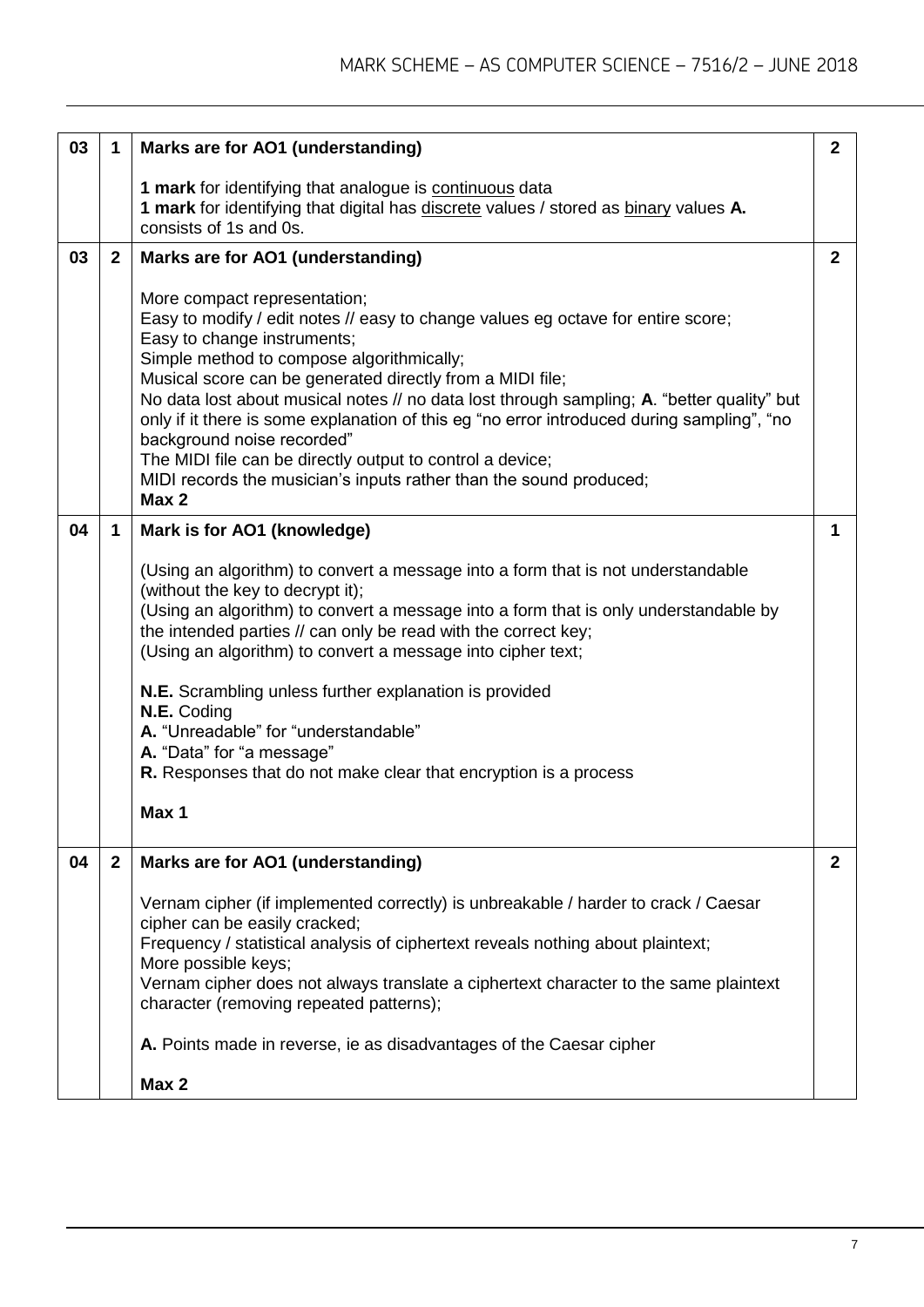| 04 | $\mathbf{3}$   | Marks are for AO2 (apply)                                                                                                                                                      | 3              |
|----|----------------|--------------------------------------------------------------------------------------------------------------------------------------------------------------------------------|----------------|
|    |                | 1 mark for identifying 1001000 1001111 1000111 as the binary representation of 'HOG'                                                                                           |                |
|    |                | 1 mark for final result being 21 bits long;                                                                                                                                    |                |
|    |                | R. if result is the same as HOG (1001000 1001111 1000111) or SON (1010011<br>1001111 1001110)                                                                                  |                |
|    |                | 1 mark for correct application of XOR;<br>0011011 0000000 0001001                                                                                                              |                |
|    |                | A. follow through mistakes                                                                                                                                                     |                |
| 05 | 1              | Mark is for AO1 (knowledge)                                                                                                                                                    | 1              |
|    |                | System Software;                                                                                                                                                               |                |
|    |                | R. More than one lozenge shaded                                                                                                                                                |                |
| 05 | $\mathbf{2}$   | Mark is for AO1 (knowledge)                                                                                                                                                    | 1              |
|    |                | <b>Mark as follows:</b>                                                                                                                                                        |                |
|    |                | Processors A. CPU;<br>Memory / Memories A. RAM;<br>I/O devices (among competing processes) A. examples;                                                                        |                |
|    |                | A. Hardware                                                                                                                                                                    |                |
|    |                | Max 1                                                                                                                                                                          |                |
| 05 | 3 <sup>1</sup> | Mark is for AO1 (knowledge)                                                                                                                                                    | 1              |
|    |                | The role of the operating system is to hide the complexities of the hardware from the<br>user;                                                                                 |                |
|    |                | A. other reasonable answers that are not resource management.                                                                                                                  |                |
| 06 | 1              | Marks are for AO1 (knowledge)                                                                                                                                                  | $\overline{2}$ |
|    |                | Instructions are stored in (main) memory;<br>Instructions are fetched, (decoded) and executed (serially) by the processor;<br>Programs can be moved in and out of main memory; |                |
|    |                | Max 2                                                                                                                                                                          |                |
|    |                |                                                                                                                                                                                |                |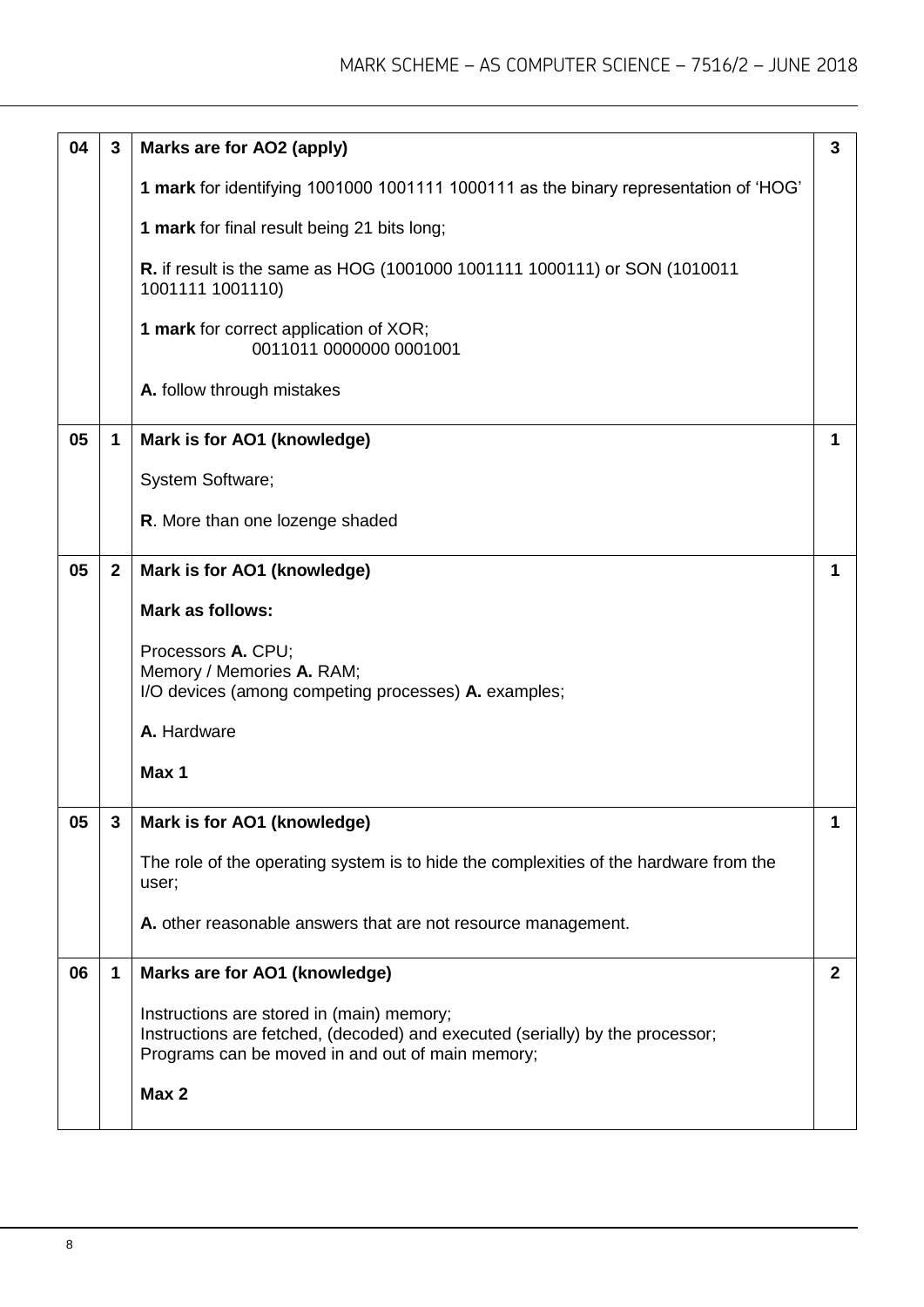| 06 | $\mathbf{2}$ | Marks are for AO1 (understanding) and AO2 (analyse)                                                                                                                                                                                                                                                                                                                                                                                                                                   | $\mathbf{2}$ |
|----|--------------|---------------------------------------------------------------------------------------------------------------------------------------------------------------------------------------------------------------------------------------------------------------------------------------------------------------------------------------------------------------------------------------------------------------------------------------------------------------------------------------|--------------|
|    |              | <b>Mark as follows:</b>                                                                                                                                                                                                                                                                                                                                                                                                                                                               |              |
|    |              | AO2 (analyse) - 1 mark:<br>The different processors have different instruction sets;                                                                                                                                                                                                                                                                                                                                                                                                  |              |
|    |              | A. Examples such as different numbers of general purpose registers / different<br>architecture.                                                                                                                                                                                                                                                                                                                                                                                       |              |
|    |              | AO1 (understanding) - 1 mark:<br>The program is in machine code / platform dependent / makes use of those instructions;<br>A. The program has been compiled<br>NE. Not portable                                                                                                                                                                                                                                                                                                       |              |
| 06 | 3            | Marks are for AO1 (understanding) and AO2 (analyse)                                                                                                                                                                                                                                                                                                                                                                                                                                   | $\mathbf{2}$ |
|    |              | Mark as follows:                                                                                                                                                                                                                                                                                                                                                                                                                                                                      |              |
|    |              | AO2 (analyse) - 1 mark:<br>A processor with a clock speed of 3.2GHz may be able to execute (sequential)<br>instructions more quickly than a processor with a clock speed of 2.8GHz;<br>AO1 (understanding) - 1 mark:<br>Where parallel processing is not possible / sequential processing is needed this may<br>enable the 3.2GHz processor to complete the task sooner than the 2.8GHz processor;<br>A. 'Josephine's computer' for 3.2GHz processor and 'Ella's computer' for 2.8GHz |              |
|    |              | processor                                                                                                                                                                                                                                                                                                                                                                                                                                                                             |              |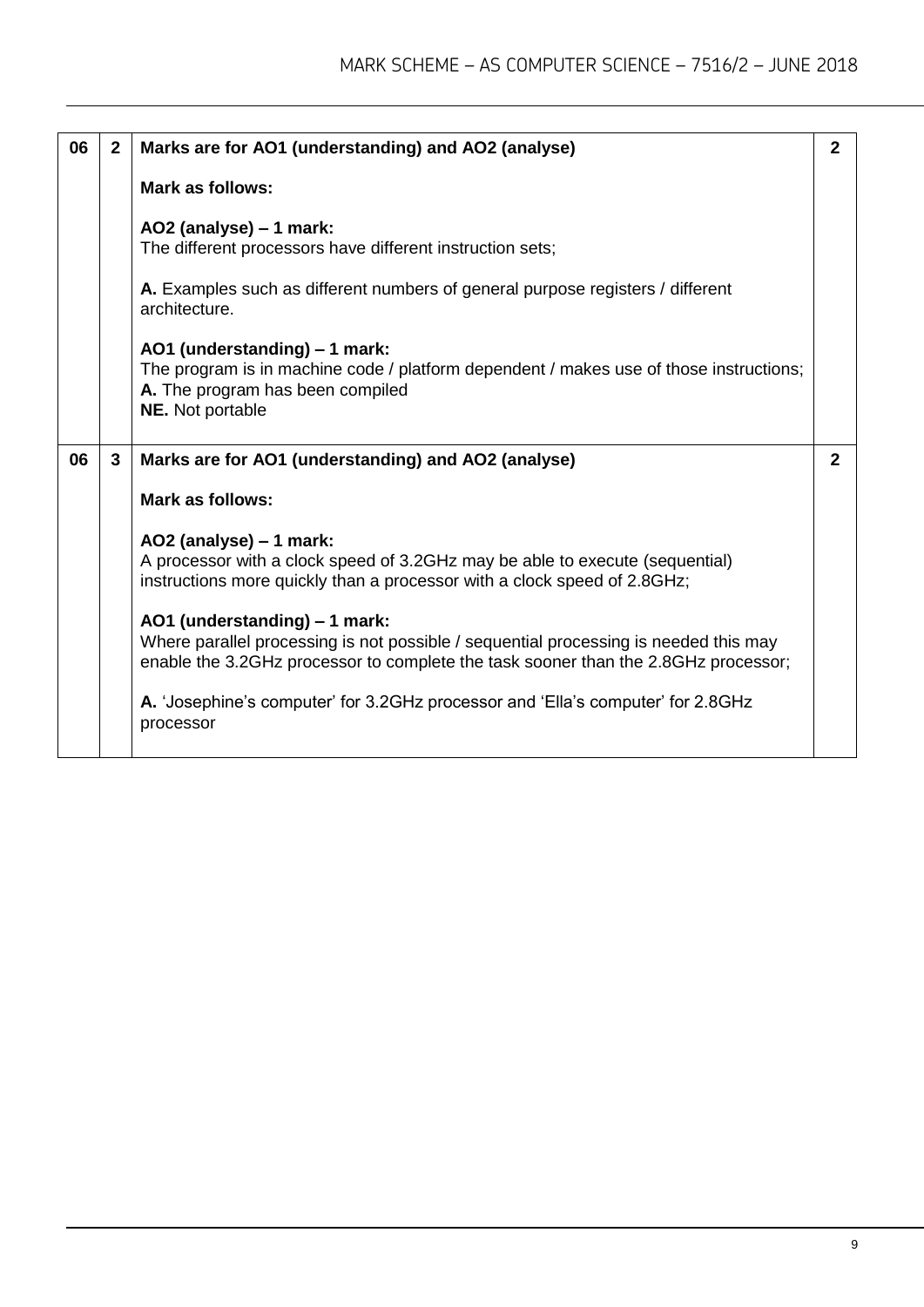**9**

|                             | Level of response question                                                                                                                                                                                                                                                                                                                                                                                                                                                        |                      |
|-----------------------------|-----------------------------------------------------------------------------------------------------------------------------------------------------------------------------------------------------------------------------------------------------------------------------------------------------------------------------------------------------------------------------------------------------------------------------------------------------------------------------------|----------------------|
| Level                       | <b>Description</b>                                                                                                                                                                                                                                                                                                                                                                                                                                                                | <b>Mark</b><br>Range |
| 3                           | A line of reasoning has been followed to produce a coherent,<br>relevant and substantiated and logically structured response.<br>The response covers at least three of moral, ethical, legal and<br>cultural issues. In these areas there is sufficient detail to show<br>that the student has a good level of understanding of the<br>issues faced by the programmers. A good level of<br>understanding would be indicated by at least seven<br>substantiated points being made. | $7 - 9$              |
| $\overline{2}$              | A line of reasoning has been followed to produce a mostly<br>coherent, relevant, substantiated and logically structured<br>response that covers at least two of moral, ethical, legal and<br>cultural issues. At least four valid points must have been<br>made showing reasonable understanding of the issues faced<br>by the programmers.                                                                                                                                       | $4 - 6$              |
| $\mathbf{1}$                | A few relevant points have been made but there is no<br>evidence that a line of reasoning has been followed. At least<br>one of moral, ethical, legal and cultural issues must be<br>covered. Links to the programmer may be tenuous.                                                                                                                                                                                                                                             | $1 - 3$              |
| checklist.<br><b>Moral:</b> | The developers may have to take on board the responsibility should an accident                                                                                                                                                                                                                                                                                                                                                                                                    |                      |
|                             | occur.<br>The developers may need to develop systems that cause the vehicle to make<br>moral decisions in times of crisis e.g. if a crash is inevitable, what does the<br>vehicle choose to crash in to.<br>The developer will have to accept that they are perpetuating or increasing use of                                                                                                                                                                                     |                      |
| $\overline{\phantom{a}}$    | vehicles which may have a negative impact on the environment.<br>The ability to keep them protected from hackers who might want to take over<br>their controls while someone is on-board.                                                                                                                                                                                                                                                                                         |                      |
|                             |                                                                                                                                                                                                                                                                                                                                                                                                                                                                                   |                      |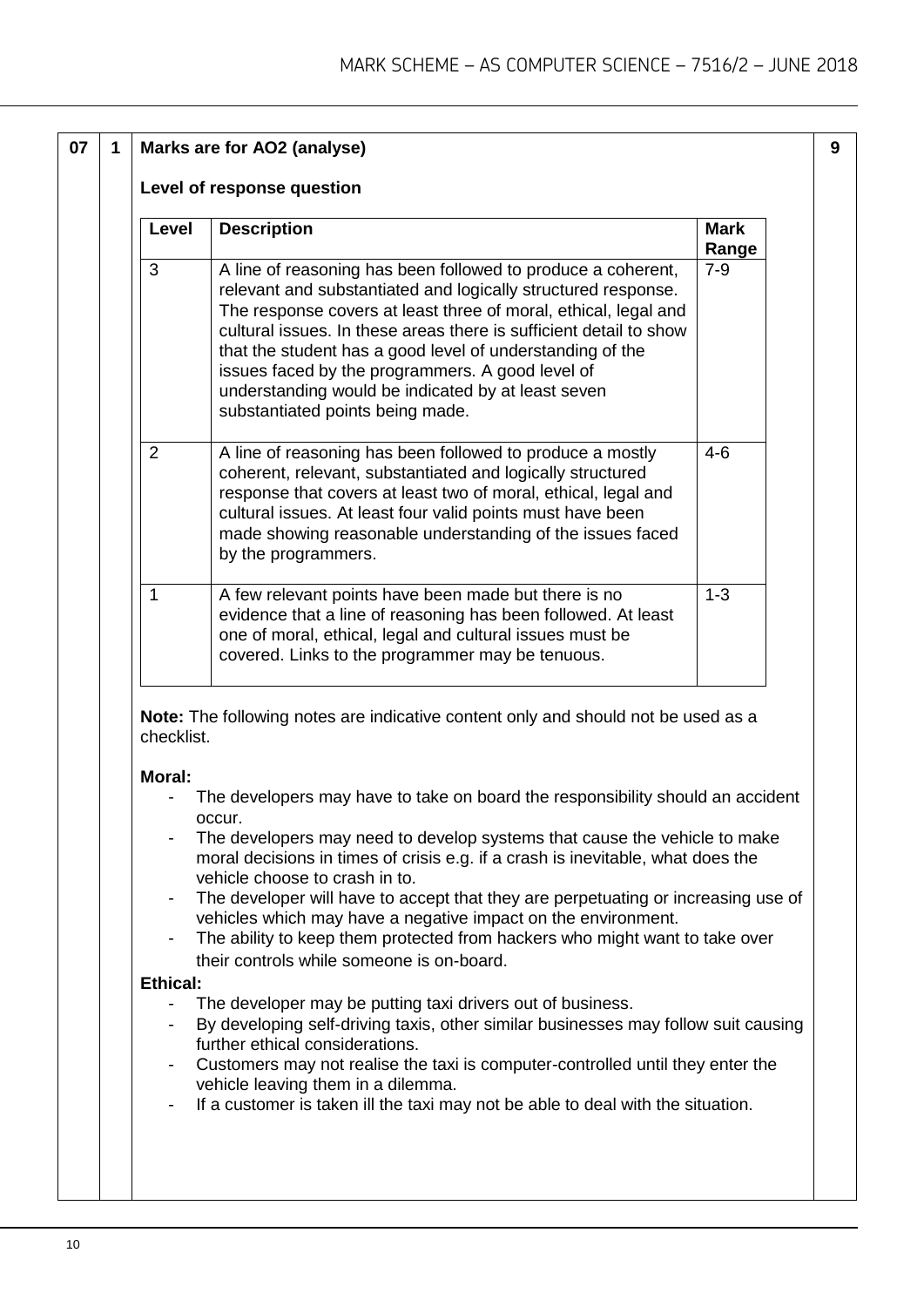|    |              | Legal<br>Legal responsibility for accidents may be called into question.<br>If videos/images are taken during driving these may infringe the privacy of the<br>occupants.<br>Passengers may find it easier to defraud or not pay the taxi company.<br><b>Cultural:</b><br>Some cultures may dislike the assignation of human virtues on machines.<br>The culture of the 'cabbie' may be damaged.<br>As most accidents are caused by driver error and so the use of driverless cars,<br>in theory, would improve safety. How can the public be persuaded of this?<br>Driverless cars would, in theory, reduce congestion and so how can this be<br>$\overline{\phantom{a}}$<br>communicated to improve uptake? |                                                                                                                                                                                                                                                                                                                                                                                                                                                                                                                                                                                                      |                      |   |
|----|--------------|---------------------------------------------------------------------------------------------------------------------------------------------------------------------------------------------------------------------------------------------------------------------------------------------------------------------------------------------------------------------------------------------------------------------------------------------------------------------------------------------------------------------------------------------------------------------------------------------------------------------------------------------------------------------------------------------------------------|------------------------------------------------------------------------------------------------------------------------------------------------------------------------------------------------------------------------------------------------------------------------------------------------------------------------------------------------------------------------------------------------------------------------------------------------------------------------------------------------------------------------------------------------------------------------------------------------------|----------------------|---|
| 07 | $\mathbf{2}$ |                                                                                                                                                                                                                                                                                                                                                                                                                                                                                                                                                                                                                                                                                                               | Marks are for AO1 (understanding)                                                                                                                                                                                                                                                                                                                                                                                                                                                                                                                                                                    |                      | 6 |
|    |              |                                                                                                                                                                                                                                                                                                                                                                                                                                                                                                                                                                                                                                                                                                               | Level of response question                                                                                                                                                                                                                                                                                                                                                                                                                                                                                                                                                                           |                      |   |
|    |              | Level                                                                                                                                                                                                                                                                                                                                                                                                                                                                                                                                                                                                                                                                                                         | Description                                                                                                                                                                                                                                                                                                                                                                                                                                                                                                                                                                                          | <b>Mark</b><br>Range |   |
|    |              | 3                                                                                                                                                                                                                                                                                                                                                                                                                                                                                                                                                                                                                                                                                                             | At least five points have been made that shows a very good<br>understanding of both how an image is captured and how run-<br>length encoding is applied.                                                                                                                                                                                                                                                                                                                                                                                                                                             | $5-6$                |   |
|    |              | $\overline{2}$<br>At least three points have been made that show a good<br>$3 - 4$<br>understanding of at least one of how an image is captured<br>and how run-length encoding is applied.                                                                                                                                                                                                                                                                                                                                                                                                                                                                                                                    |                                                                                                                                                                                                                                                                                                                                                                                                                                                                                                                                                                                                      |                      |   |
|    |              | 1                                                                                                                                                                                                                                                                                                                                                                                                                                                                                                                                                                                                                                                                                                             | At least one point has been made that shows some<br>understanding of either image-capture or run-length encoding.                                                                                                                                                                                                                                                                                                                                                                                                                                                                                    | $1 - 2$              |   |
|    |              | $\blacksquare$                                                                                                                                                                                                                                                                                                                                                                                                                                                                                                                                                                                                                                                                                                | <b>Guidance</b> - Indicative Response<br><b>Image Capture</b><br>Light enters through/is focussed by the lens; on to (an array of sensors on) the<br>sensor chip A. light sensors capture/record light (intensity) A. CCD as sensor;<br>Each sensor produces an electrical current/signal;<br>The signal represents a pixel;<br>An (ADC) converts measurement of light intensity into binary/digital data;<br>(Colour) filter is applied to generate separate data values for red, green and blue<br>colour components;<br>The pixels are recorded as a group / array;<br><b>Run-Length Encoding</b> |                      |   |
|    |              |                                                                                                                                                                                                                                                                                                                                                                                                                                                                                                                                                                                                                                                                                                               | The image is analysed to identify runs/sequences of the same colour/value NE.<br>patterns;<br>The colours/values and counts of pixels/values/run-lengths are<br>represented/identified/stored A. example;                                                                                                                                                                                                                                                                                                                                                                                            |                      |   |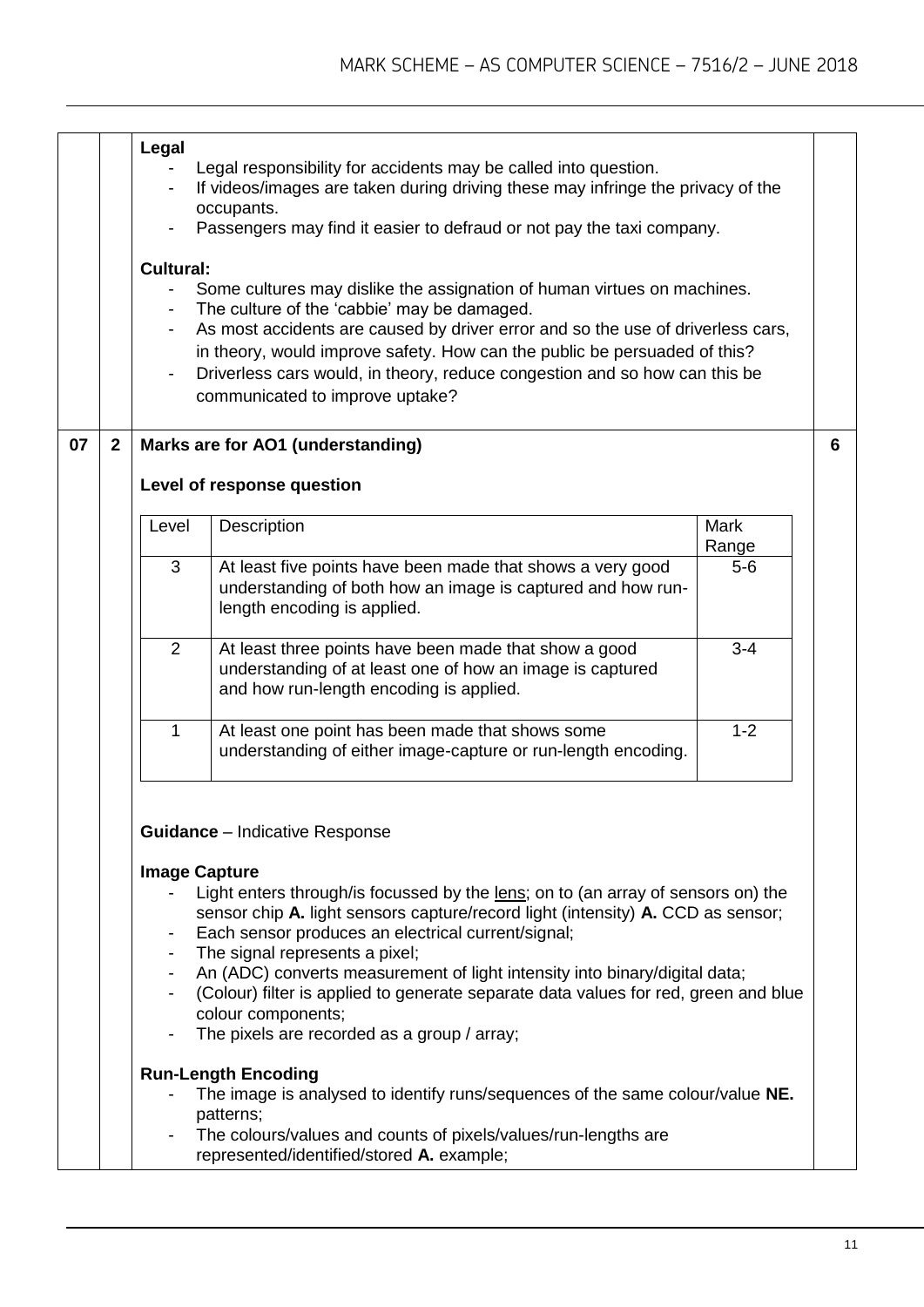| 08 |              | Marks are for AO1 (understanding)                                                                                                                                                                                                                                                                                                                                                                                                                                                                                                                                                                                                                                 | $\mathbf{2}$   |
|----|--------------|-------------------------------------------------------------------------------------------------------------------------------------------------------------------------------------------------------------------------------------------------------------------------------------------------------------------------------------------------------------------------------------------------------------------------------------------------------------------------------------------------------------------------------------------------------------------------------------------------------------------------------------------------------------------|----------------|
|    |              | Physical: The (physical) layout/arrangement/architecture of the<br>cabling/wiring/connections (between the devices/computers on the network);<br>A. The (physical) layout/arrangement/architecture of the devices/computers/network<br>NE. How the devices/computers are connected to each other<br>NE. "Setup" for layout<br>NE. List of topologies eg bus, star<br><b>Logical:</b> How the data/packets flow around a network // architecture of the<br>communication mechanism in a network;<br>A. Conceptual way that data moves around a network<br>A. The type of protocol used (must be related to logical topology)<br>NE. How a network operates/behaves |                |
| 08 | $\mathbf{2}$ | Marks are for AO1 (understanding)                                                                                                                                                                                                                                                                                                                                                                                                                                                                                                                                                                                                                                 | $\overline{2}$ |
|    |              | Every device is (directly) connected to a central node/switch/hub;<br>Every device sends data via the central node/switch/hub;<br>The switch sends packets of data to the intended recipient only // The hub sends every                                                                                                                                                                                                                                                                                                                                                                                                                                          |                |
|    |              | packet of data to every device;                                                                                                                                                                                                                                                                                                                                                                                                                                                                                                                                                                                                                                   |                |
|    |              | R. Computer<br>Max 2                                                                                                                                                                                                                                                                                                                                                                                                                                                                                                                                                                                                                                              |                |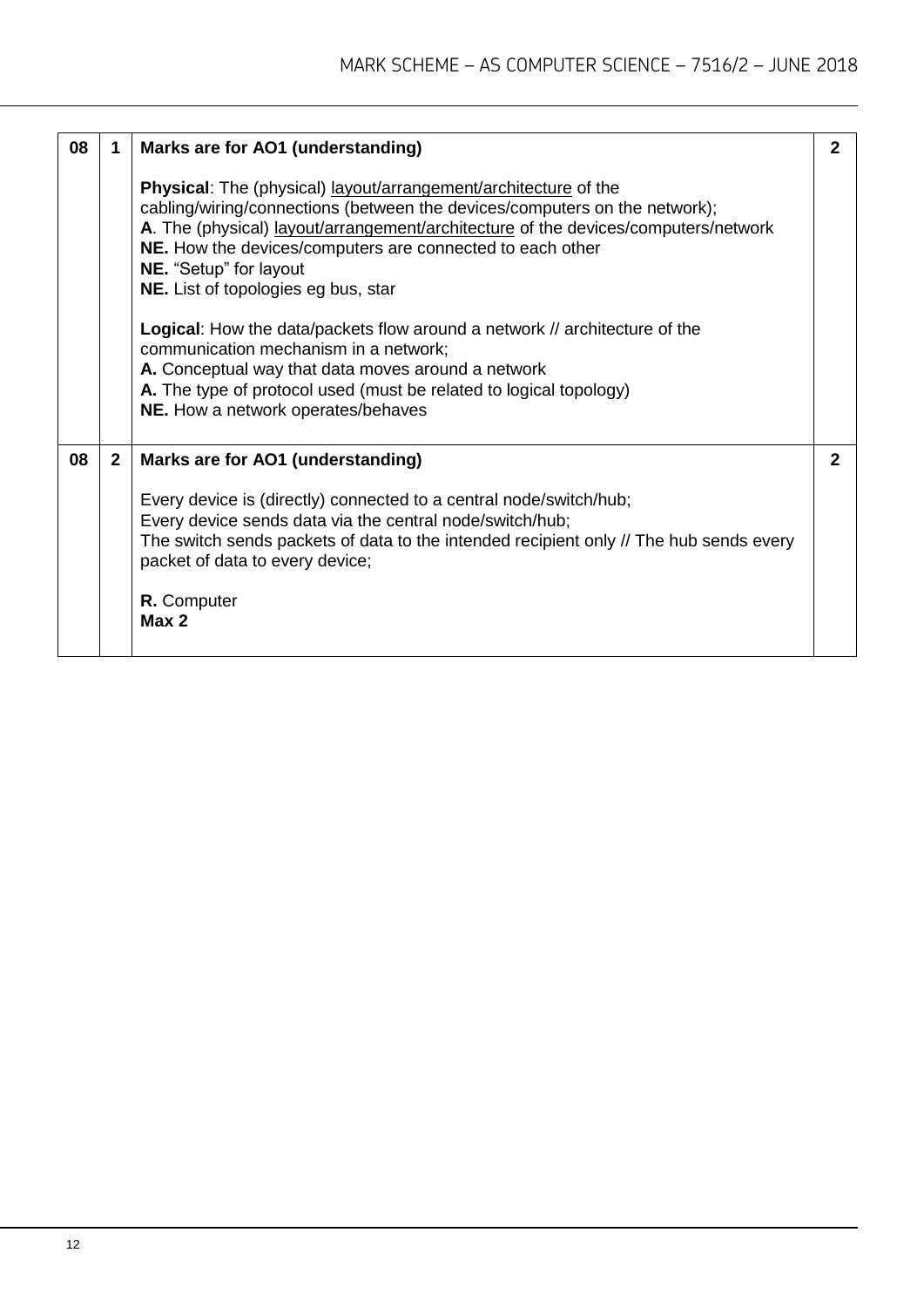**THIS PAGE INTENTIONALLY LEFT BLANK**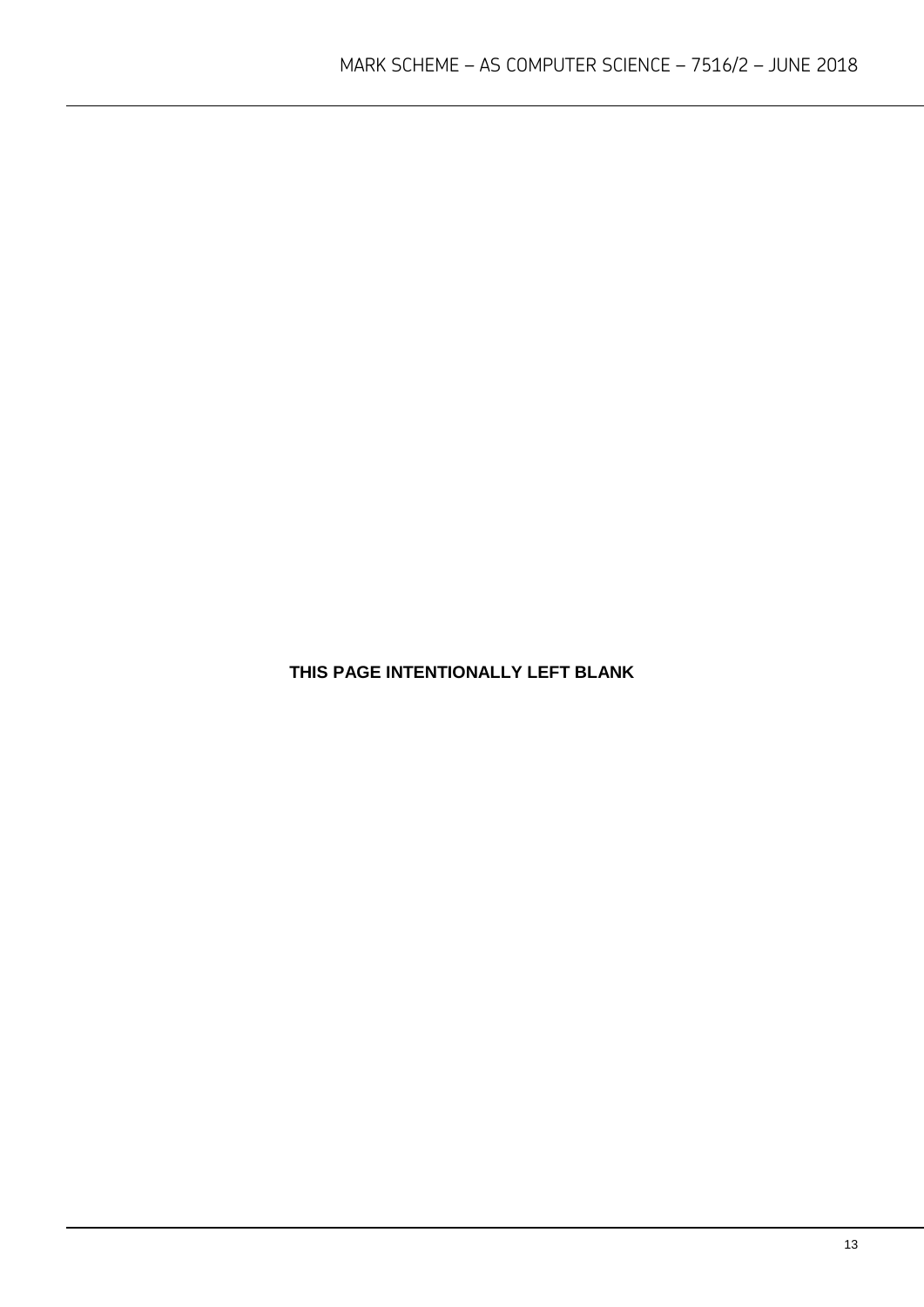|       | Level of response question                                                                                       |                                                                                                                                                                                                                                                                                                                                       |                                                            |               |
|-------|------------------------------------------------------------------------------------------------------------------|---------------------------------------------------------------------------------------------------------------------------------------------------------------------------------------------------------------------------------------------------------------------------------------------------------------------------------------|------------------------------------------------------------|---------------|
| Level | Description                                                                                                      |                                                                                                                                                                                                                                                                                                                                       |                                                            | Mark<br>Range |
| 3     |                                                                                                                  | A detailed answer includes at least three points, with at least two<br>expansions showing thorough understanding and justification of<br>the proposed solution. The student has demonstrated a good<br>analysis of the problem and made reference to a number of<br>needs of the organisation to achieve this level of understanding. |                                                            | $5-6$         |
| 2     |                                                                                                                  | At least two points have been made, with at least one expansion<br>showing some understanding and justification of the proposed<br>solution. The student has demonstrated some analysis of the<br>problem and made some reference to the needs of the<br>organisation to achieve this level of understanding.                         |                                                            | $3 - 4$       |
| 1     |                                                                                                                  | At least one point has been made showing minimal understanding<br>of the proposed solution. There may be an expansion on the<br>point, or a separate point for a second mark or there may be<br>some application of the point to the organisation's needs. The<br>student has only shown a limited understanding of the problem.      |                                                            | $1 - 2$       |
|       | Guidance - Indicative response.                                                                                  | Note: Points in analysis column are not worth a mark of their own. Allow AO2 analysis<br>marks in higher mark bands when combined with expansion points.                                                                                                                                                                              |                                                            |               |
|       | <b>Examples could include:</b>                                                                                   |                                                                                                                                                                                                                                                                                                                                       |                                                            |               |
| Point | Servers would be<br>accessible at all times                                                                      | Expansion<br>Computers in a peer-to-<br>peer network may be<br>turned off meaning some<br>data may not be available<br>to all users as needed                                                                                                                                                                                         | Analysis                                                   |               |
|       | Centralised backups                                                                                              | reducing cost and time<br>taken // avoiding users<br>forgetting to back up files<br>regularly                                                                                                                                                                                                                                         | ensuring customers' data<br>is safe and secure             |               |
|       | Centralised security                                                                                             | ensuring anti-virus,<br>firewalls, encryption etc<br>are up to date and<br>correctly configured                                                                                                                                                                                                                                       | ensuring maximum<br>possible security of<br>customer data. |               |
|       | Better client performance<br>as "server" functionality is<br>performed by servers, not<br>the clients themselves | ensuring customer data is<br>accessible swiftly and<br>securely                                                                                                                                                                                                                                                                       |                                                            |               |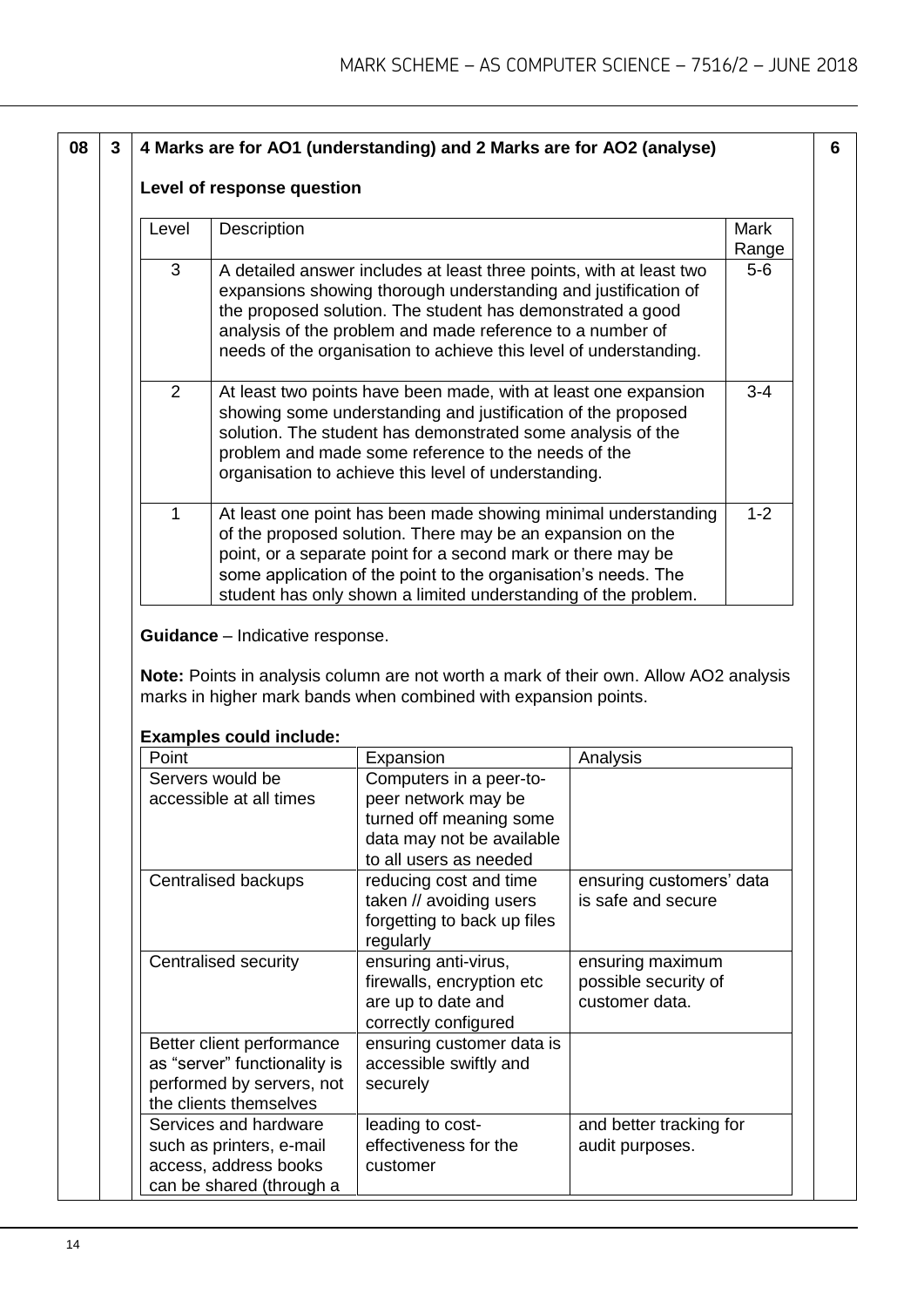|    |                         | managed, accountable<br>access point)                                                       |                |                                                                             |   |                                                                                |   |
|----|-------------------------|---------------------------------------------------------------------------------------------|----------------|-----------------------------------------------------------------------------|---|--------------------------------------------------------------------------------|---|
|    |                         | Expandability, client-<br>server networks are better<br>able to deal with network<br>growth |                | ensuring customer<br>confidence and security                                |   | which is important for a<br>new, potentially growing<br>business.              |   |
|    |                         | Greater control of security<br>including levels of access,<br>tracking and storage          |                | ensure the organisation<br>complies with the needs<br>of the law.           |   | which is essential given<br>the confidential/purposeful<br>nature of the data. |   |
|    |                         | Improves monitoring of<br>data/employee usage                                               |                | for data protection<br>purposes                                             |   |                                                                                |   |
|    |                         | Centralised software<br>distribution                                                        |                | ensures efficient and<br>systematic distribution of<br>updates and changes. |   |                                                                                |   |
|    |                         | Centralised data storage                                                                    |                | ensuring data<br>consistency / lack of<br>different, duplicated data.       |   |                                                                                |   |
| 09 | $\overline{\mathbf{1}}$ | Mark is for AO1 (knowledge)                                                                 |                |                                                                             |   |                                                                                | 1 |
|    |                         | XOR // Exclusive OR // EOR // EXOR;                                                         |                |                                                                             |   |                                                                                |   |
| 09 | $\overline{2}$          | Mark is for AO1 (knowledge)                                                                 |                |                                                                             |   |                                                                                | 1 |
|    |                         | 1 mark for correct column Q;                                                                |                |                                                                             |   |                                                                                |   |
|    |                         |                                                                                             | A              | B                                                                           | Q |                                                                                |   |
|    |                         |                                                                                             | $\overline{0}$ | 0                                                                           | 1 |                                                                                |   |
|    |                         |                                                                                             | $\mathbf 0$    | 1                                                                           | 1 |                                                                                |   |
|    |                         |                                                                                             | 1              | 0                                                                           | 1 |                                                                                |   |
|    |                         |                                                                                             |                |                                                                             | 0 |                                                                                |   |
|    |                         |                                                                                             |                |                                                                             |   |                                                                                |   |
| 09 | 3                       | Marks are for AO2 (apply)                                                                   |                |                                                                             |   |                                                                                | 3 |
|    |                         |                                                                                             |                | 1 mark for having A and B connected to (different) NOT gates;               |   |                                                                                |   |
|    |                         |                                                                                             |                | 1 mark for an AND gate connected to C and to the output of a NOT gate;      |   |                                                                                |   |
|    |                         |                                                                                             |                |                                                                             |   | 1 mark for an OR gate connected to NOT A and NOT B AND C and outputting to Q;  |   |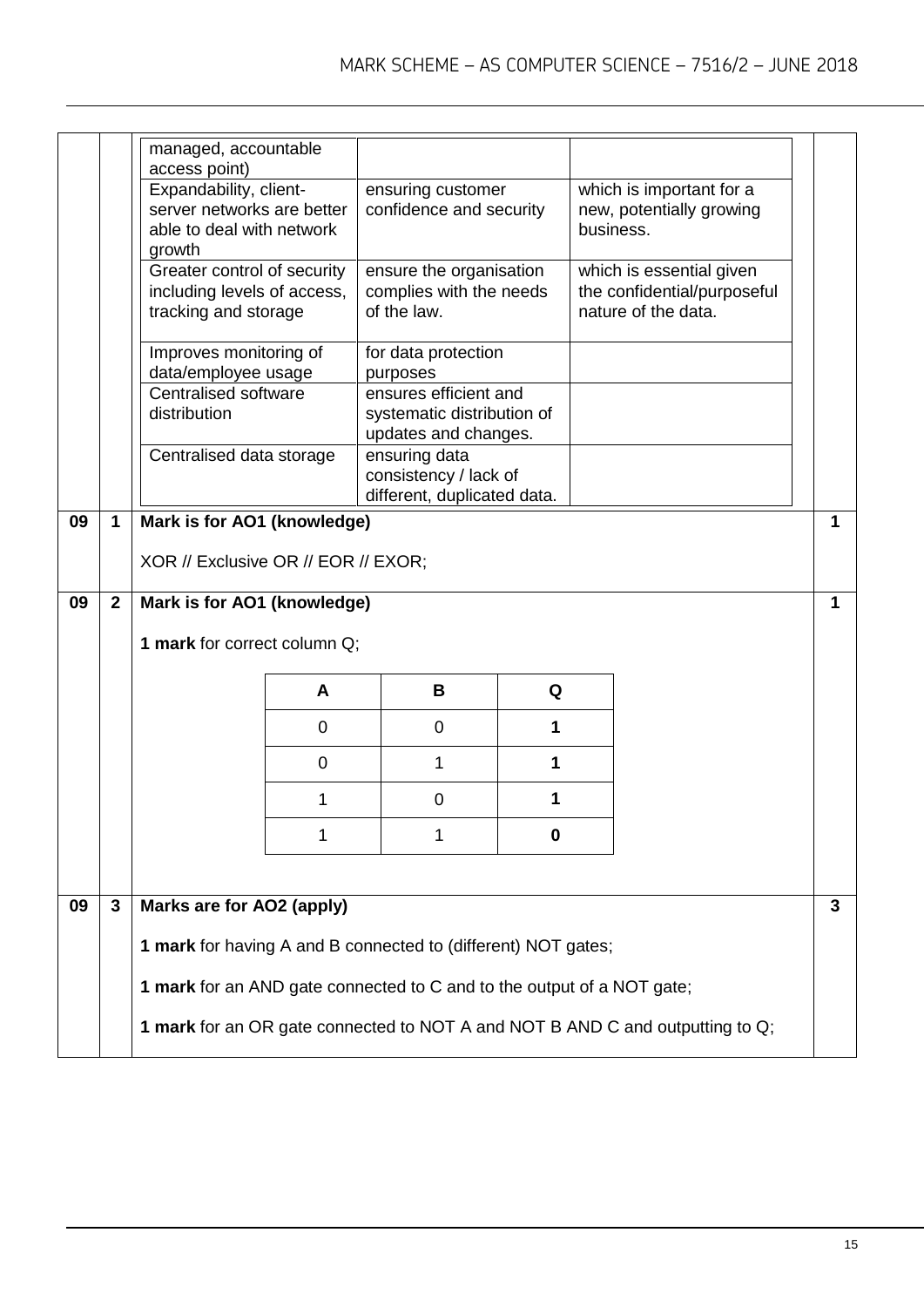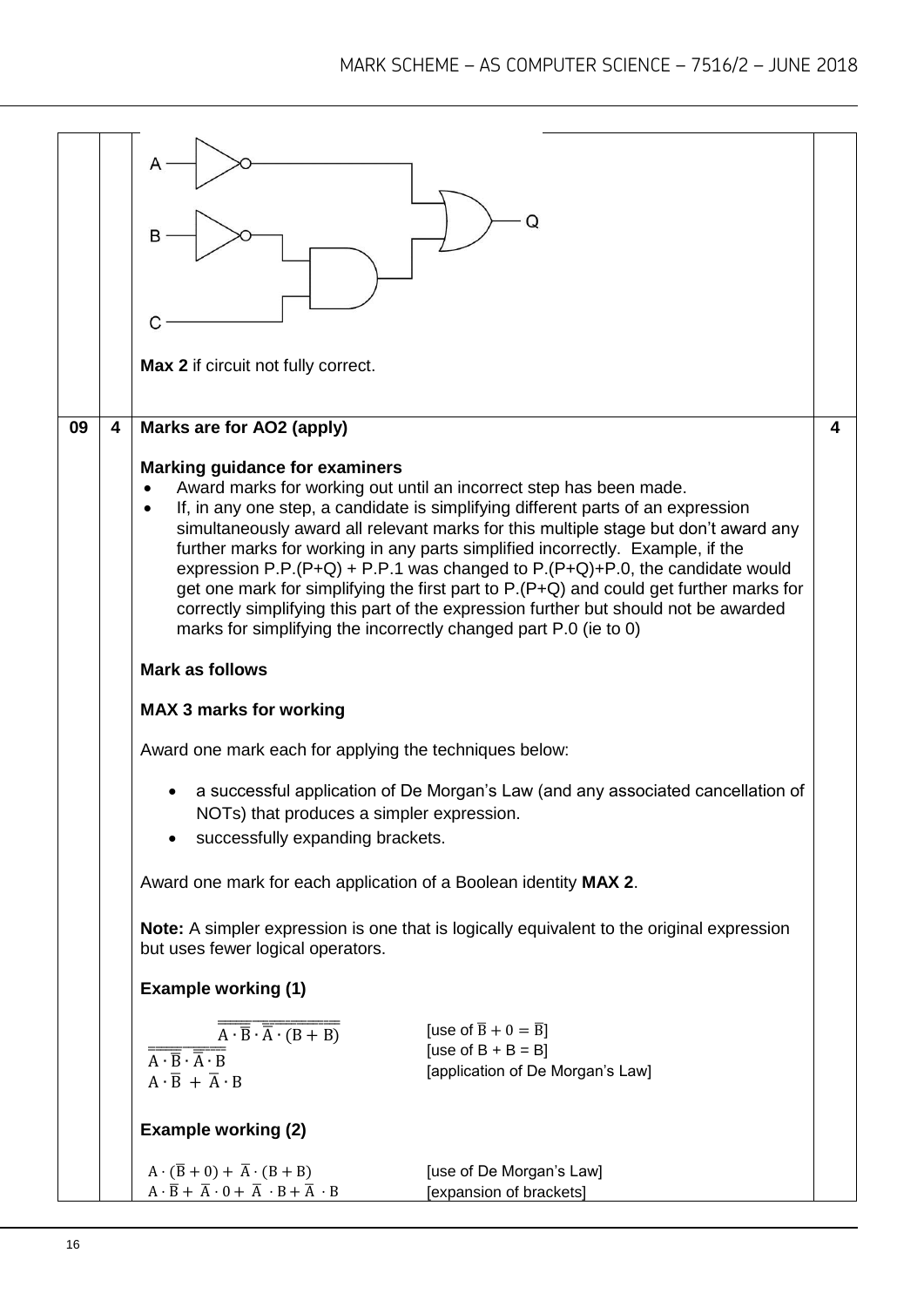| $A \cdot \overline{B} + \overline{A} \cdot B + \overline{A} \cdot B$<br>$A \cdot \overline{B} + \overline{A} \cdot B$ | [use of $\overline{A} \cdot 0 = 0$ and removal]<br>[application of $\overline{A} \cdot B + \overline{A} \cdot B = \overline{A} \cdot B$ ] |
|-----------------------------------------------------------------------------------------------------------------------|-------------------------------------------------------------------------------------------------------------------------------------------|
| <b>Example working (3)</b>                                                                                            |                                                                                                                                           |
| $A \cdot (\overline{B} + 0) + \overline{A} \cdot (B + B)$<br>$A \cdot \overline{B} + \overline{A} \cdot B$            | [use of De Morgan's Law]<br>$\overline{B} + 0 = \overline{B}$ and B+B=B means two<br>marks for identities within brackets]                |
|                                                                                                                       | <b>1 mark</b> for final answer A XOR B // A Exclusive OR B // A EOR B // A EXOR B // A $\oplus$ B                                         |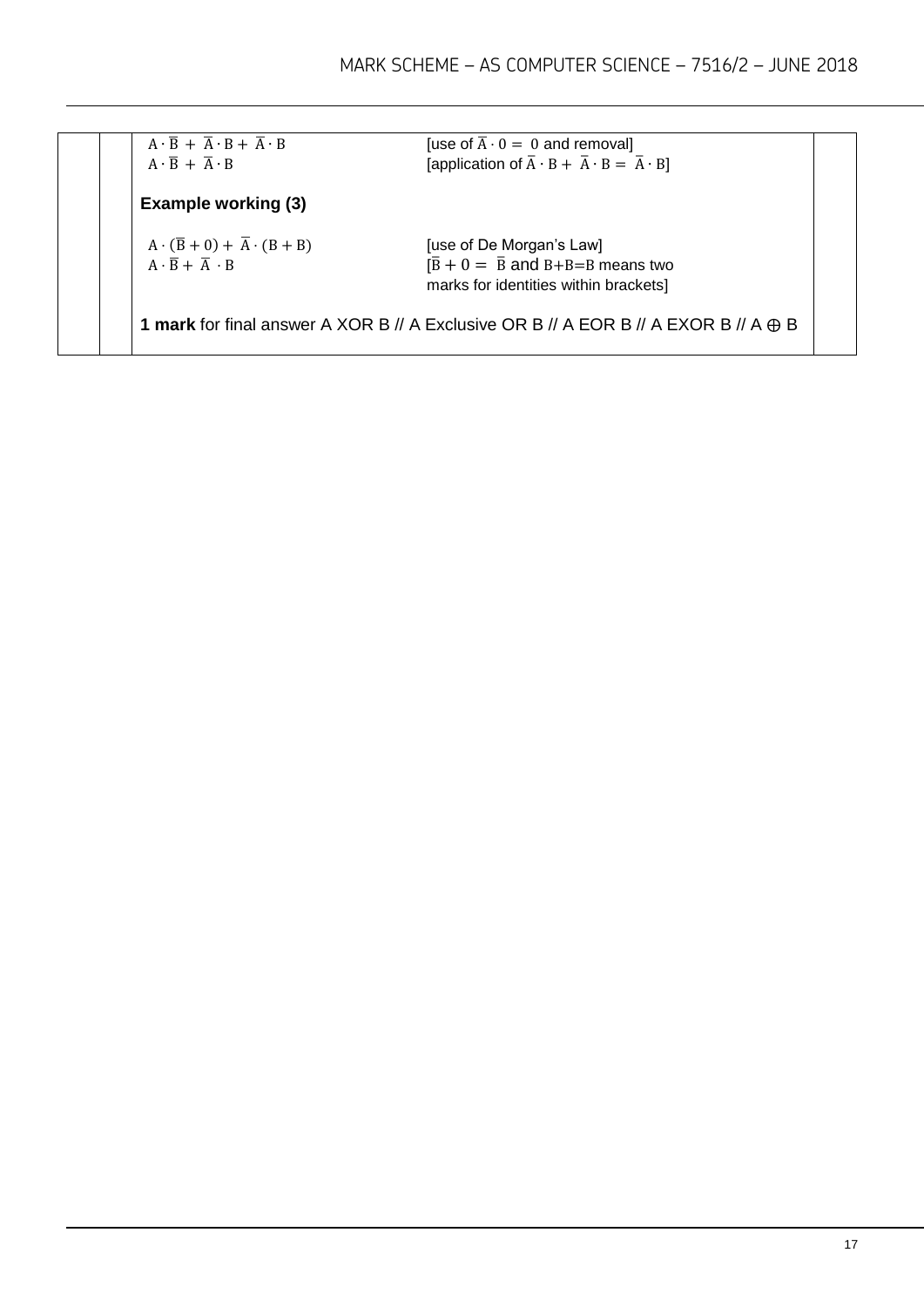| 10 | $\blacktriangleleft$ | Marks are for AO3 (design) and AO3 (program)                                                                                                    | 4 |
|----|----------------------|-------------------------------------------------------------------------------------------------------------------------------------------------|---|
|    |                      | <b>Mark as follows:</b>                                                                                                                         |   |
|    |                      | AO3 (design) $-1$ mark<br>1 mark for identifying the need for two branch commands                                                               |   |
|    |                      | AO3 (program) – 3 marks<br>For the AO3 (program) marks, the syntax used must be correct for the language as<br>described on the question paper. |   |
|    |                      | 1 mark: Subtracting 10 from R1 and storing the result in R1                                                                                     |   |
|    |                      | 1 mark: Adding 1 to R3 and storing the result in R3                                                                                             |   |
|    |                      | <b>1 mark:</b> Having two branches with the correct condition(s)                                                                                |   |
|    |                      | Max 2 marks for programming if any syntax incorrect or program does not work<br>correctly under all circumstances                               |   |
|    |                      | DPT incorrect use of commas, colons, semi-colons, etc. Note this does not apply to #.                                                           |   |
|    |                      | Refer alternative answers to team leaders                                                                                                       |   |
|    |                      | <b>BLT</b> end<br>- SUB R1, R1, #10<br>ADD R3, R3, #1<br><b>B</b> loopstart                                                                     |   |
| 10 | $\mathbf{2}$         | Mark is for AO1 (understanding)                                                                                                                 | 1 |
|    |                      | 64 // $2^6$ ;                                                                                                                                   |   |
| 10 | 3                    | Mark is for AO1 (understanding)                                                                                                                 | 1 |
|    |                      | 1024 // $2^{10}$                                                                                                                                |   |
| 11 | 1                    | Mark is for AO1 (understanding)                                                                                                                 | 1 |
|    |                      | The code may need to run on multiple platforms // target platform may not be known //<br>may need to be platform independent;                   |   |
|    |                      | A. Portable with some explanation<br>A. (May lead to) smaller file sizes                                                                        |   |